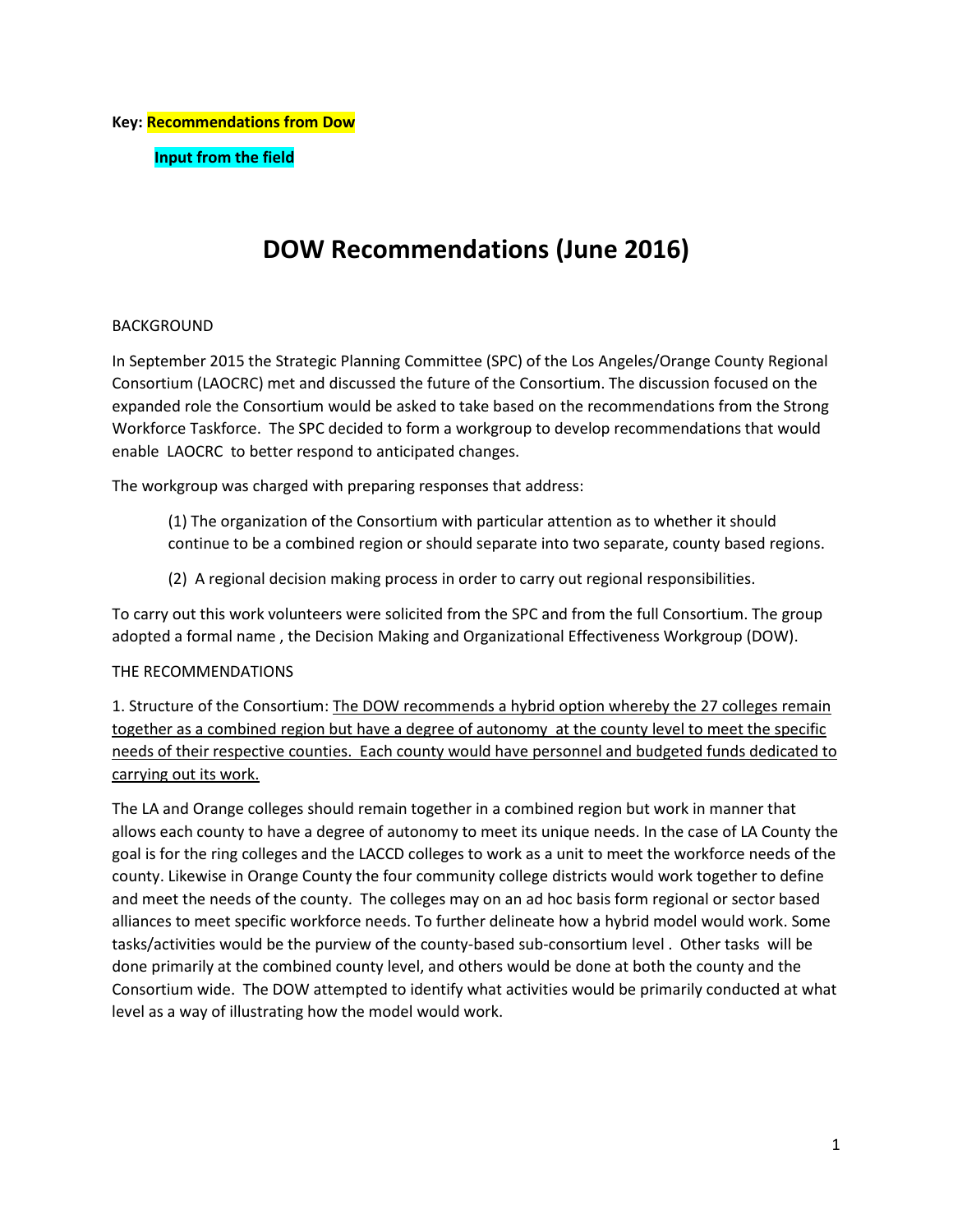| Done primarily at the    | Done at both the<br>Done primarily at the |                            |  |
|--------------------------|-------------------------------------------|----------------------------|--|
| <b>County Level</b>      | <b>County Level and the</b>               | full consortium level      |  |
|                          | full consortium level                     |                            |  |
| Coordination with        | Professional                              | Program approval           |  |
| Workforce Boards and     | Development                               |                            |  |
| <b>WIOA Planning</b>     |                                           |                            |  |
| Alignment with political | Build the capacity for                    | Facilitation of            |  |
| entities-city and county | data gathering and                        | partnerships between       |  |
| government               | analysis                                  | colleges                   |  |
| Collaboration with       | Marketing                                 | <b>Coordination of DWM</b> |  |
| school districts         |                                           | key talent                 |  |
| Collaboration with       | Communication                             | Website                    |  |
| economic development     |                                           |                            |  |
| and business groups      |                                           |                            |  |
| Coordinating work of     | <b>Strategic Planning for</b>             | Communication              |  |
| <b>DSNs</b>              | <b>Regional Alignment</b>                 |                            |  |
|                          |                                           | Implementing initiatives   |  |
|                          |                                           | launched by the            |  |
|                          |                                           | Chancellor's Office such   |  |
|                          |                                           | as data unlocked.          |  |
|                          |                                           | Aligning with the          |  |
|                          |                                           | <b>Strong Workforce</b>    |  |
|                          |                                           | recommendations            |  |
|                          |                                           |                            |  |

\*Full consortium refers to the two counties continuing to work together as in the present model

It may be helpful to be look at the above table in another way, what each entity would be doin**g**

| <b>LA County</b>                                  |  |  |  |
|---------------------------------------------------|--|--|--|
| Professional development (county specific)        |  |  |  |
| Data gathering and analysis (county specific)     |  |  |  |
| Communication (county specific)                   |  |  |  |
| Coordination with Workforce Boards and WIOA       |  |  |  |
| Planning                                          |  |  |  |
| Alignment with political entities-city and county |  |  |  |
| government                                        |  |  |  |
| Collaboration with school districts               |  |  |  |
| Collaboration with economic development and       |  |  |  |
| business groups                                   |  |  |  |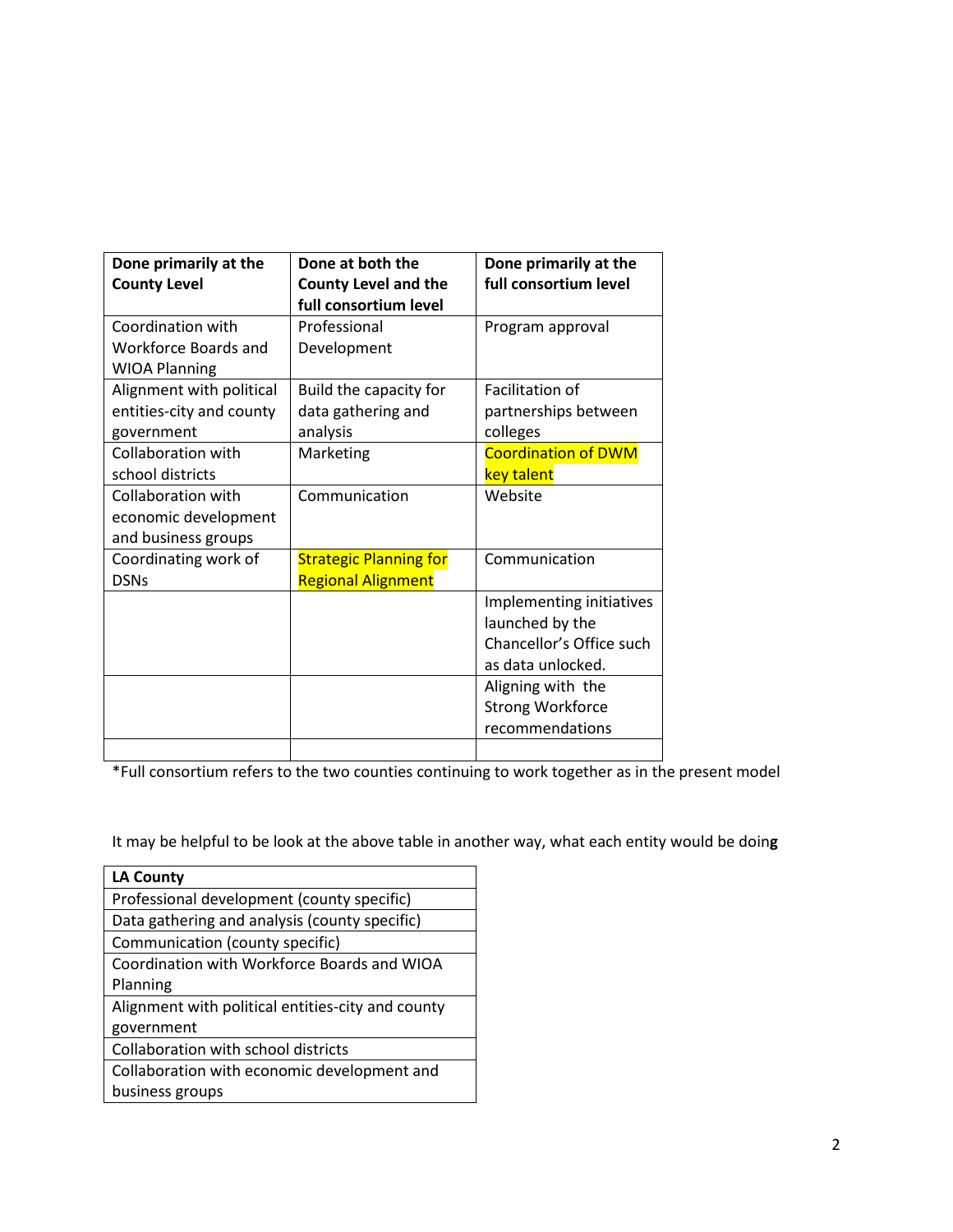Coordinating work of DSNs **Strategic Planning for Regional Alignment** 

| <b>Orange County</b>                              |
|---------------------------------------------------|
| Professional development (county specific)        |
| Data gathering and analysis (county specific)     |
| Communication (county specific)                   |
| Coordination with Workforce Boards and WIOA       |
| Alignment with political entities-city and county |
| government                                        |
|                                                   |

Collaboration with school districts

Collaboration with economic development and

business groups

Coordinating work of DSNs

Strategic planning for regional alignment

| <b>Full LAOCRC</b>                               |
|--------------------------------------------------|
| Program endorsement                              |
| Facilitation of partnerships between colleges    |
| Coordination of DWM key talent                   |
| Website                                          |
| Communication                                    |
| Implementing initiatives launched by the         |
| Chancellor's Office                              |
| Aligning with the Strong Workforce               |
| recommendations                                  |
| <b>Strategic Planning for Regional Alignment</b> |
|                                                  |

# 2. 2. Define the roles and responsibilities of the Strategic Planning Committee

The Strategic Planning Committee (SPC) serves in an advisory role to the Consortium. It provides guidance on matters such as serving employers and students, supporting sector initiatives, identifying emerging needs, and regional planning. A workgroup should be formed to more clearly define the roles and responsibilities of the Committee.

3. Formalize a decision making process (this is under development and the narrative has not been done but this is the outline).

While the Consortium will continue to rely primarily on discussion and consensus there are points at which we will need to engage in a formal decision process.. We need to establish an agreed upon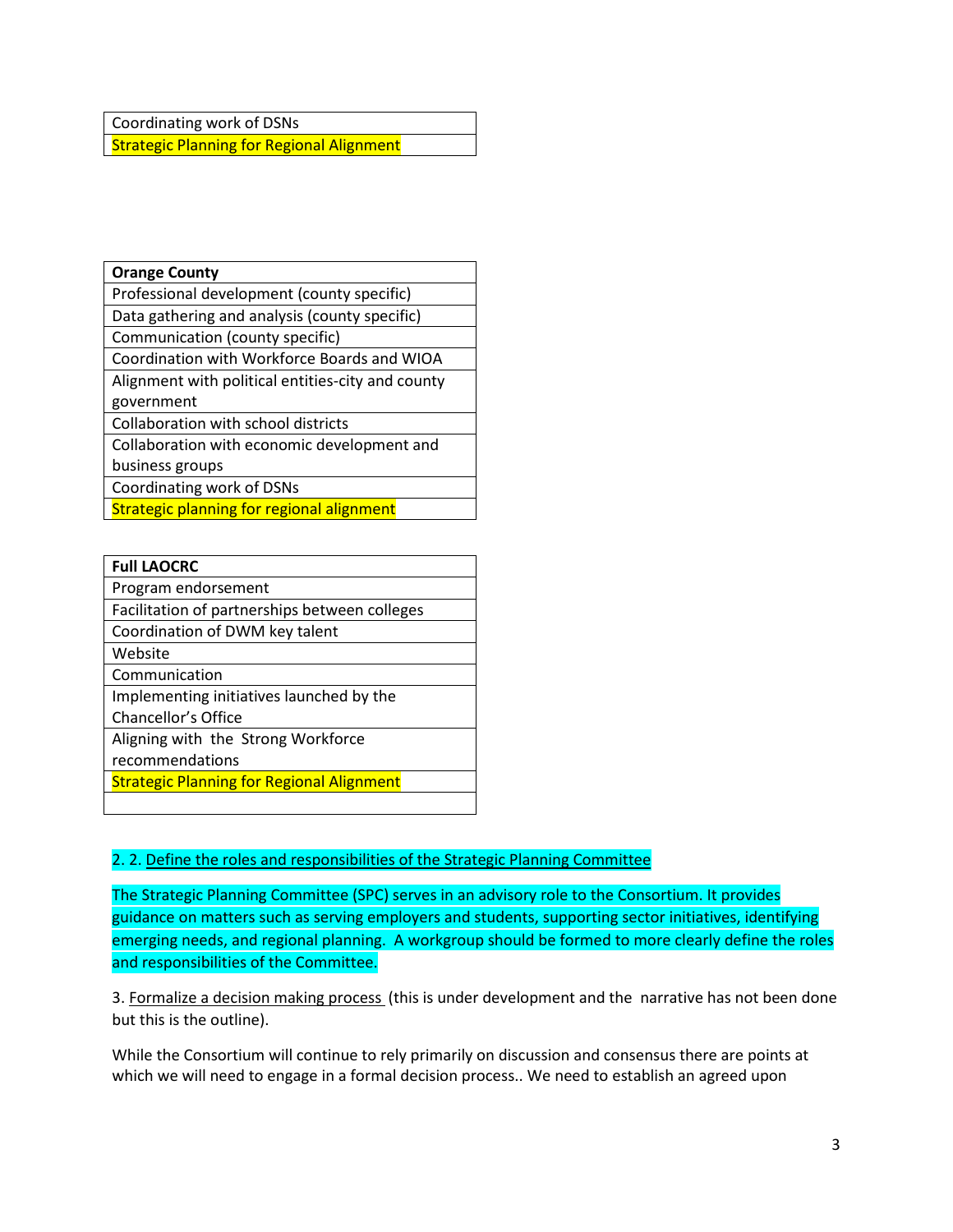process both for the effective operation of the consortium but also to meet a requirements of the \$200 million funding. This is an outline of the proposed decision making process.

# Decision making bodies:

- The Regional Consortium Voting Body (the current group)
- The CEOs of the Los Angeles/Orange County community colleges

Advisory body: The Strategic Planning Committee provides guidance on serving employers and students, supporting sectors, and emerging needs.

### The Role of decision making bodies

- Regional Consortium voting members responsible for items such as:
	- o Program approval
	- o Identify and approve projects to meet regional need
	- o Prepare funding criteria for allocations and/or competitive funding
	- o Make recommendations to the CEOs
	- o Identify emerging and priority sectors
- Issues that cannot be settled by the voting members will be referred to the CEOs for resolution.
- The CEOs of the region will have responsibility to:
	- o Approve a governance model and changes
	- o Make major decisions such as a funding formula/fiscal agency
	- o Decide issues that are not resolved by the Regional Consortium voting members

The CEOs may make their decisions in face to face meetings, conference calls, or online voting. The CEO co-chairs of the Strategic Planning Committee can request an item be referred directly to the CEOs.

### 4. Decision making process

- Quorum -- to hold a vote there must be at least 14 voting members participating.
- Voting members may request a vote by making a motion and obtaining a second.
- Approval will be by consensus<sup>\*</sup>. For an item to be passed all members voting must vote yes.
- Meetings where a vote is to be taken may be in person, by conference call, or online.
- Business will be conducted according to Robert's Rules of Order.

\*. Consensus is a process that seeks general agreement for the good of the whole. When consensus is reached, the voting members are accepting the decision as one they can live with even though they may not totally agree with it. A voting member may abstain from voting but that does not block passage. To For consensus to be reached there must be a quorum.

5. . To promote transparency in all aspects of governance the following procedures will be implemented: